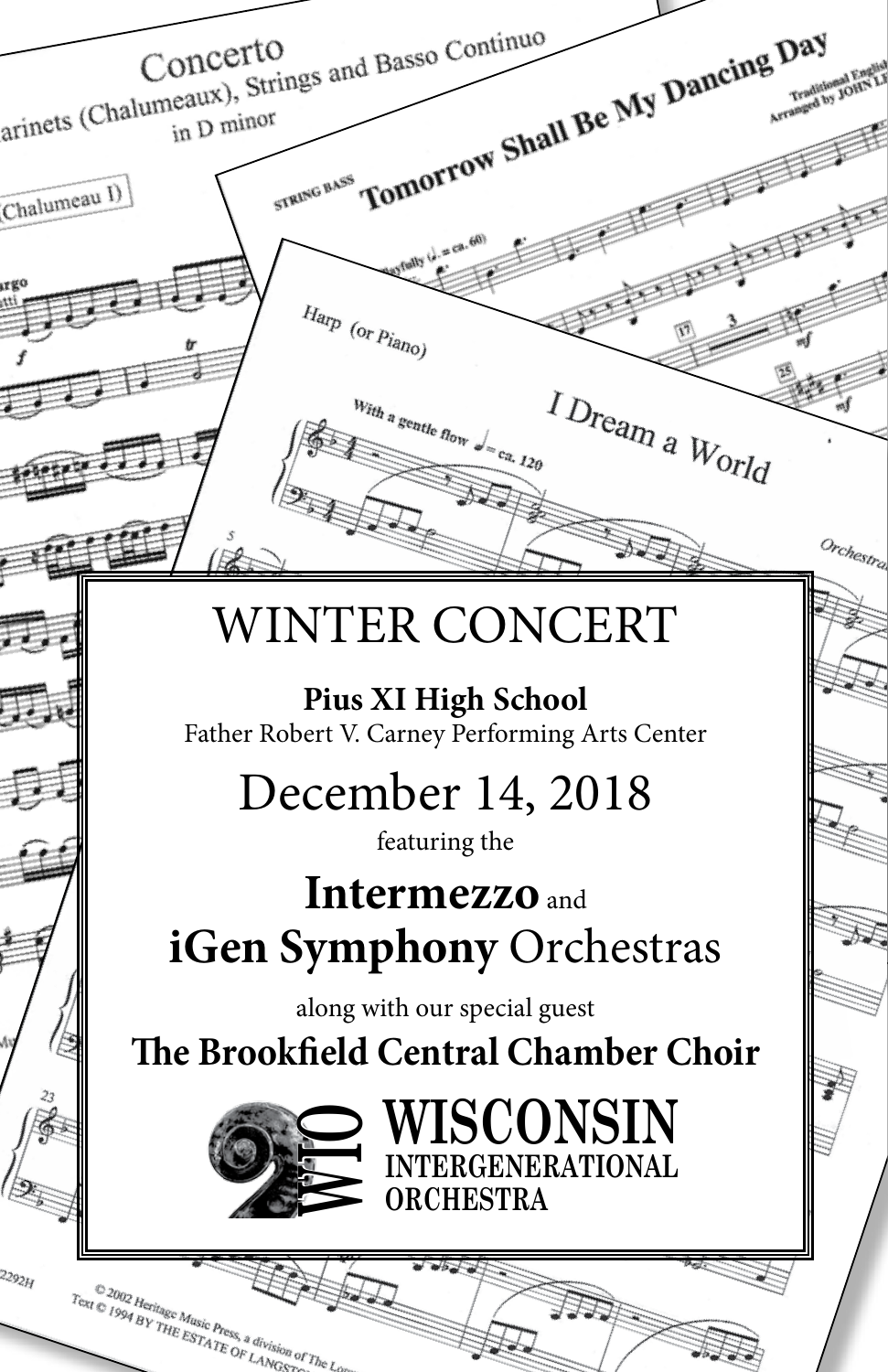# **Good Evening and Welcome**

Thank you for joining us as we celebrate this beautiful season of light and love. We are looking forward to sharing our music, and our mission, with you.

We are absolutely delighted to welcome Allison Hickmann and the Brookfield Central High School Chamber Choir to our stage. Making music with Alli's choir is a joy. It also opens up an entire genre of repertoire possibilities for collaboration. The theme of tonight's performance is drawn from our final selection, "I Dream a World", the words written by American poet Langston Hughes. If you find yourself moved by the soaring music and inspiring text, please continue to share Hughes message in your own unique way. Love, goodness and justice are all contagious!

WIO's talented clarinet section will be featured tonight in the Telemann Concerto for Two Chalumeaux. Okay, we'll just say "clarinets". Mary and Kristine have educated us a bit; chalumeaux was an actual early 18th century instrument (pastoral flute) and chalumeaux also refers to a specific, rather low, register of the modern clarinet. This is more information than most of us care to know. What is most interesting is how compelling this concerto is for the listener!

Making his WIO conducting debut tonight is faculty member Tom Spitz. Tom will gather the musicians of Intermezzo and iGen to create our own Trans Siberian Orchestra experience. I know you will enjoy the sparkling energy of this special moment in the concert. You can read more about Tom on our website: wiorchestra.org

Speaking of the website, please "subscribe" to our mailing list. If you subscribe, it will allow us to send you periodic updates and news. The Wisconsin Intergenerational Orchestra is still in its formative years – we'll begin our fourth year next semester. We have many people to thank for our early success, most especially our remarkable musicians/members. If you know someone who should be a part of our musical family, please tell them about us. We are also in need of financial donations to support and expand our ongoing work. We are a 501(c)(3) organization. Please consider making a monetary gift if you are able.

We hope you will be able to stay for a few minutes after the concert. Congratulate your favorite musician and meet some new friends. On behalf of all of us in the Wisconsin Intergenerational Orchestra, we wish you the very best of health and happiness in the New Year.

#### **Anne Marie Peterson**

*Artistic Director* 

Ben Leon, Music Director; Siew-Eng Goh, Senior Music Consultant; Tom Spitz, String Specialist; Kelly Liu, Assisting Artist Jian Sun, President; and Dr. Matt Gibson, Chairman of the Board

# *"It's Time To Play"!*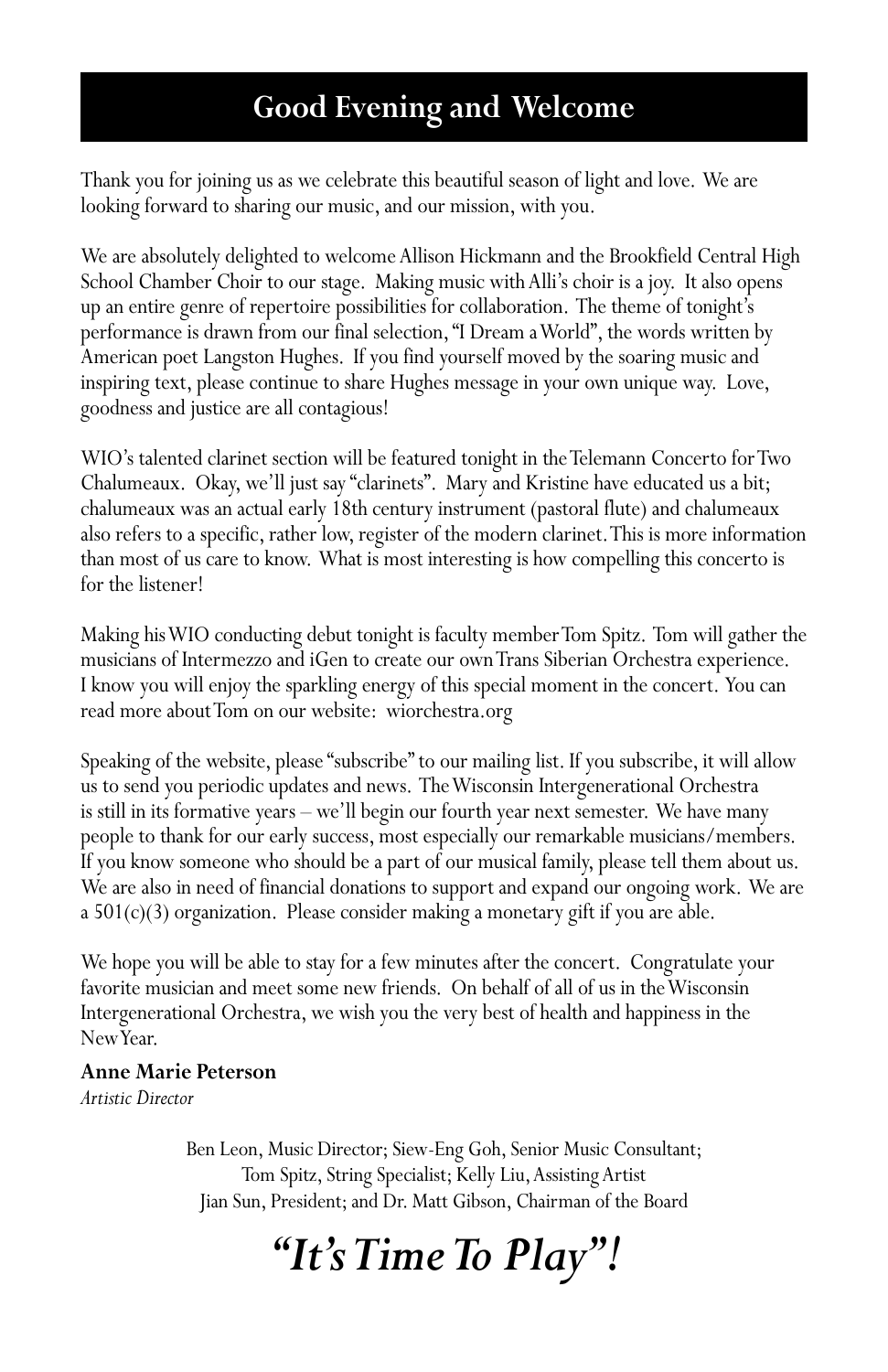# **Program**

#### **Pre-Concert music performed by The WIO String Quartet**

Siew-Eng Goh and Gail Waring-violin, Laurie Basile-viola, Roberta Mallmann-cello

# **WIO INTERMEZZO ORCHESTRA**

*Benjamin Leon, Director*

| Ukranian Bell Carol (Carol Of The Bells)  arr. J. Caponegro |  |
|-------------------------------------------------------------|--|
|                                                             |  |
| Mvt. 4 - Mississippi Sawyer                                 |  |

#### **WIO iGEN SYMPHONY ORCHESTRA** *Anne Marie Peterson, Director*

**Sheep May Safely Graze** ..........Johann Sebastian Bach/Leopold Stokowski  *from Cantata 208*

**Concerto for Two Chalumeaux and Strings** . . . . . . . . . Georg Philipp Telemann  *Largo; Allegro; Adagio; Vivace* 

*Mary Jirovec and Kristine Culver, Clarinet*

**Symphony No. 5** . . Felix Mendelssohn *(Reformation) - IV Choral: Ein' veste Burg ist unser Gott*

#### **ORCHESTRAS TOGETHER**

Christmas Eve in Sarajevo . . . . . . . . . . . . . . . Paul O'Neill and Robert Kinkel  *Arr. by Bob Phillips*

### **BROOKFIELD CENTRAL CHAMBER CHOIR AND iGEN SYMPHONY**

**Ecce Novum** . . Ola Gjeilo Behold, a new joy, *Behold, a new wonder! A Virgin, who knew not a man, Bears a son. She knew not a man, but as the pear-tree bears pear, The flourishing papyrus brings The lily from the soil. See how nature Changes her laws! A pure virgin bears The son of God.* Tomorrow Shall Be My Dancing Day ........... traditional English Carol  *Arr. by John Leavitt* **I Dream a World** . . Andre Thomas  *Orchestrated by Robert Elhai*

*text from a poem of Langston Hughes (1902-1962)*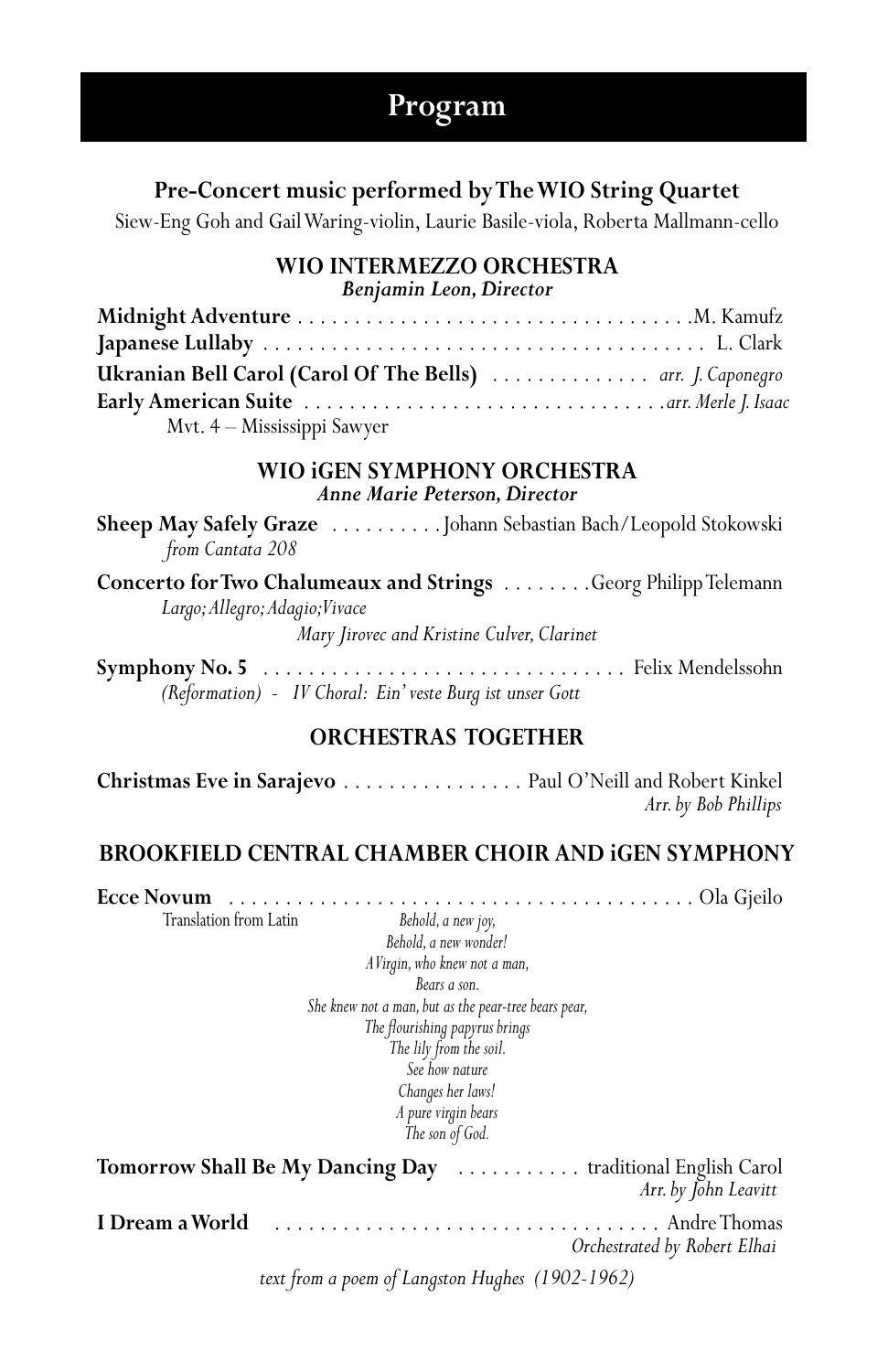## **WIO INTERMEZZO STRINGS**

*Benjamin Leon - Director*

#### **Violins**

Lilly Graesing Rita Kroll Ari Ziogas Dmitri Ziogas

#### **Violoncello**

Sophia Li Josephine Nolan



# **Viola** Ruby McCumber Summer Sullivan Amudhini Sivapunniyam

## **WIO iGEN SYMPHONY ORCHESTRA**

*Anne Marie Peterson - Director*

#### **Violin 1**

Angela Beltrame + Scott Hestekin Kelly Liu  $*+$ Olivia Marsh Barbara Pforr Satoshi Shimada Elizabeth Tan Kristen Tan Hilary Toft +

#### **Violin 2**

Malcolm Balles Siew-Eng Goh \*+ Zanna Hughes Molly Kane Lauri Kiely + Martha Mantyh Nithila Sivapunniyam Thomas Spitz  $\triangleleft$ Gail Waring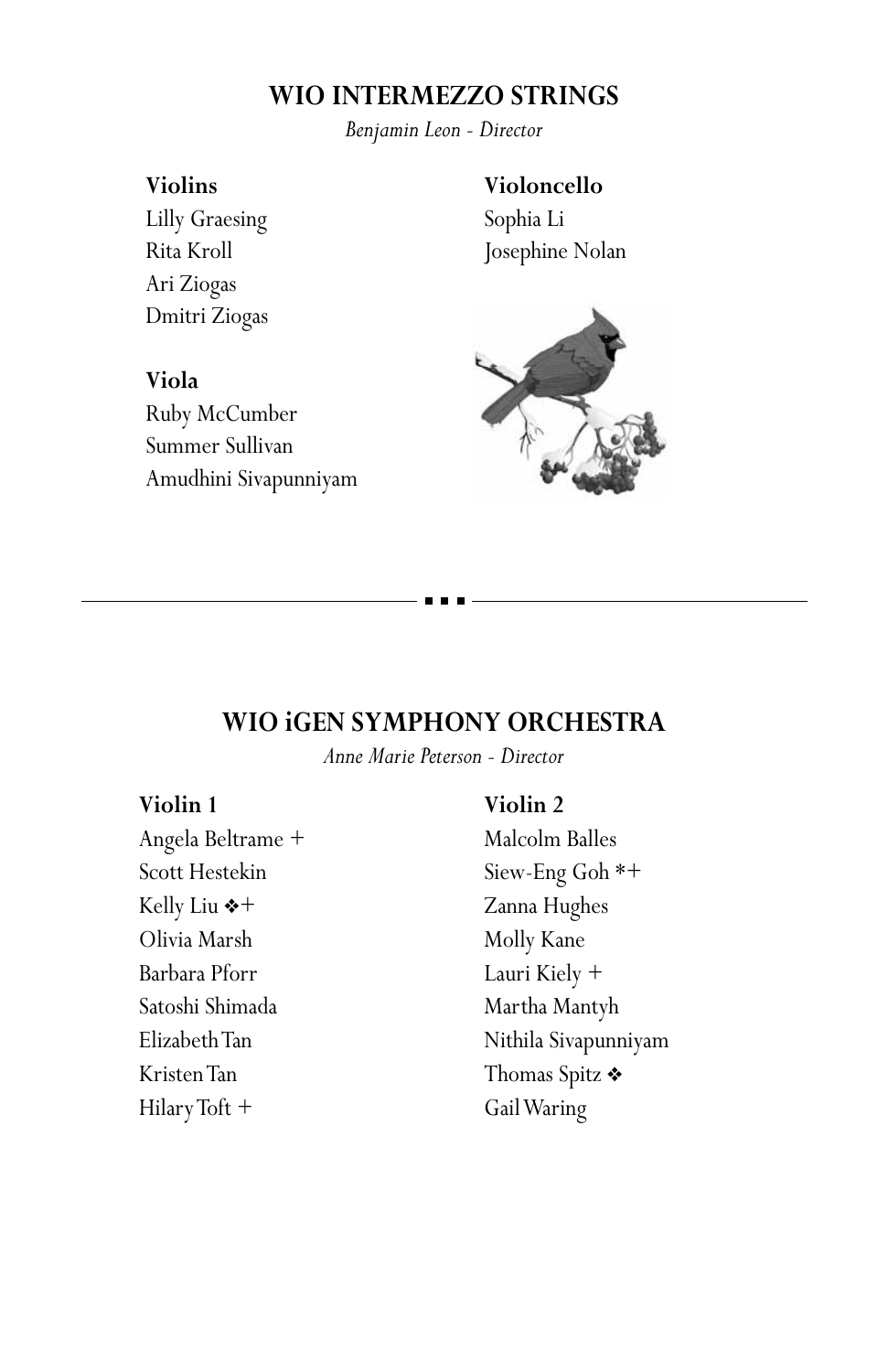## **WIO iGEN SYMPHONY ORCHESTRA**

*Continued*

#### **Viola**

Laurie Basile Casey Klepp + Stacy Laird + Eliska Liang Sarah Oftedahl  $*+$ Ben Tan +

#### **Violoncello**

Alyssa Beltrame Meghan Conley Elizabeth Daily Jennifer Langfeld-Jeffrey + Roberta Mallmann ❖ Julie Nolan + Marilee Rockley Kathy Schmid Stacy Yang

**Double Bass** Josh Kimball  $\diamond$ + Hannah Sternberg

**Flute** Pat Almon Sue Stachelski ◆

**Clarinet** Kristine Culver Mary Jirovec  $\triangleleft$ 

**Oboe** Faith Johnson  $\bullet$ Eric Fisher

**Bassoon** Annette Abrahamson Lisa Weiss-Cornelius ◆

**French Horn** Owen Krueger Elliott Loughney  $\clubsuit$ 

**Trumpet** Kyle Cornelius \* Dale Pforr

#### **Trombone**

Peter Gutenberger Kevin Loughney  $\clubsuit$ Josh Williams

**Timpani** Mikael Hagerstrand

**Pianoforte** Susan Heartt \*

**Attendance Secretary** Tammy Kane

**Administrative Assistant** Jacquelyn Dufoor

v *Principal \* Senior Music Consultant* + *Assisting Intermezzo Orchestra* h *Guest Artist*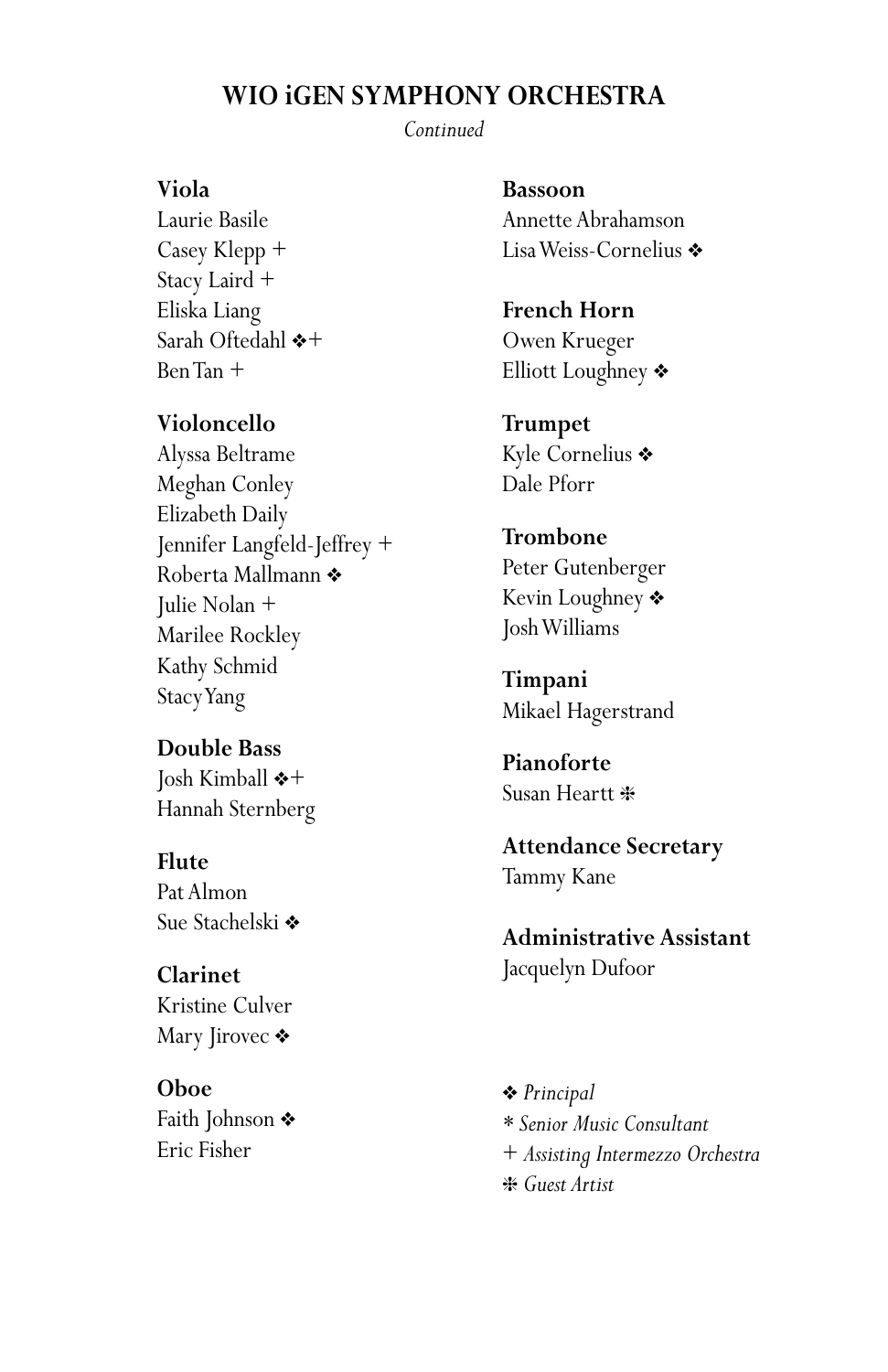# **About tonight's special guest choir . . .**

**Brookfield Central High School Choirs** are 140 students strong, with four curricular ensembles for students of all levels. Chamber Choir is the top auditioned ensemble, comprised of 10th through 12th graders who have great vocal abilities as well as a commitment to singing and the arts. Mrs. Allison Hickmann is a proud Brookfield Central graduate herself, and has been directing the choirs since 2015. Thank you so much to Anne Marie Peterson for the invitation to collaborate this winter- what a fantastic experience for all of us!

#### **Brookfield Central Chamber Choir:**

Michael Becker, Kelsey Bennett, Blake Boles, Kayla Conaway, Michael Crain, Alex Duffy, John Fatla, Anna Field, Emma Geiser, Miranda Gross, J.R. Horton, Emma Horvath, Grace Hubler, Taral Jella, Ben Kindler, Jacob Krynicki, Ellie Kumer, Lauren Langeberg, Makenna Lemk e, Jonah Morioka, Sasha Pavlovic, Hannah Prudlow, Will Purnell, Ishan Raikar, Adarsh Rajaraman, Brinna Rasmussen, Kiana Ratay, Chris Todd, Eren Wolf, Daniel Zhu

## **About tonight's soloists . . .**

**Mary Jirovec** received both her B.F.A. and M.S. in Music Education from UW-Milwaukee, where she studied all 4 years with the former MSO principal clarinetist Russell Dagon. Ms. Jirovec is a retired band director, having taught in the West Allis-West Milwaukee School District for 30 years. At present, she is an adjunct instructor at both Alverno College and Cardinal Stritch University. Mary also plays in the Knightwind Ensemble, Cream City Clarinet Quartet, various college and community pit orchestras, and taught private lessons for many years.



**Kristine Culver -** "I began playing clarinet in 2002 at the recommendation of my general music teacher. With my competitive nature and natural lack of athleticism, I was quickly hooked. I performed with the Carroll University Wind Ensemble from 2010-2014, and in 2014 I graduated from Carroll with a bachelor's degree in Biology. I currently perform with WIO and the Knightwind Ensemble. To support my music habit, I work for GE Healthcare as a Global Operations Specialist."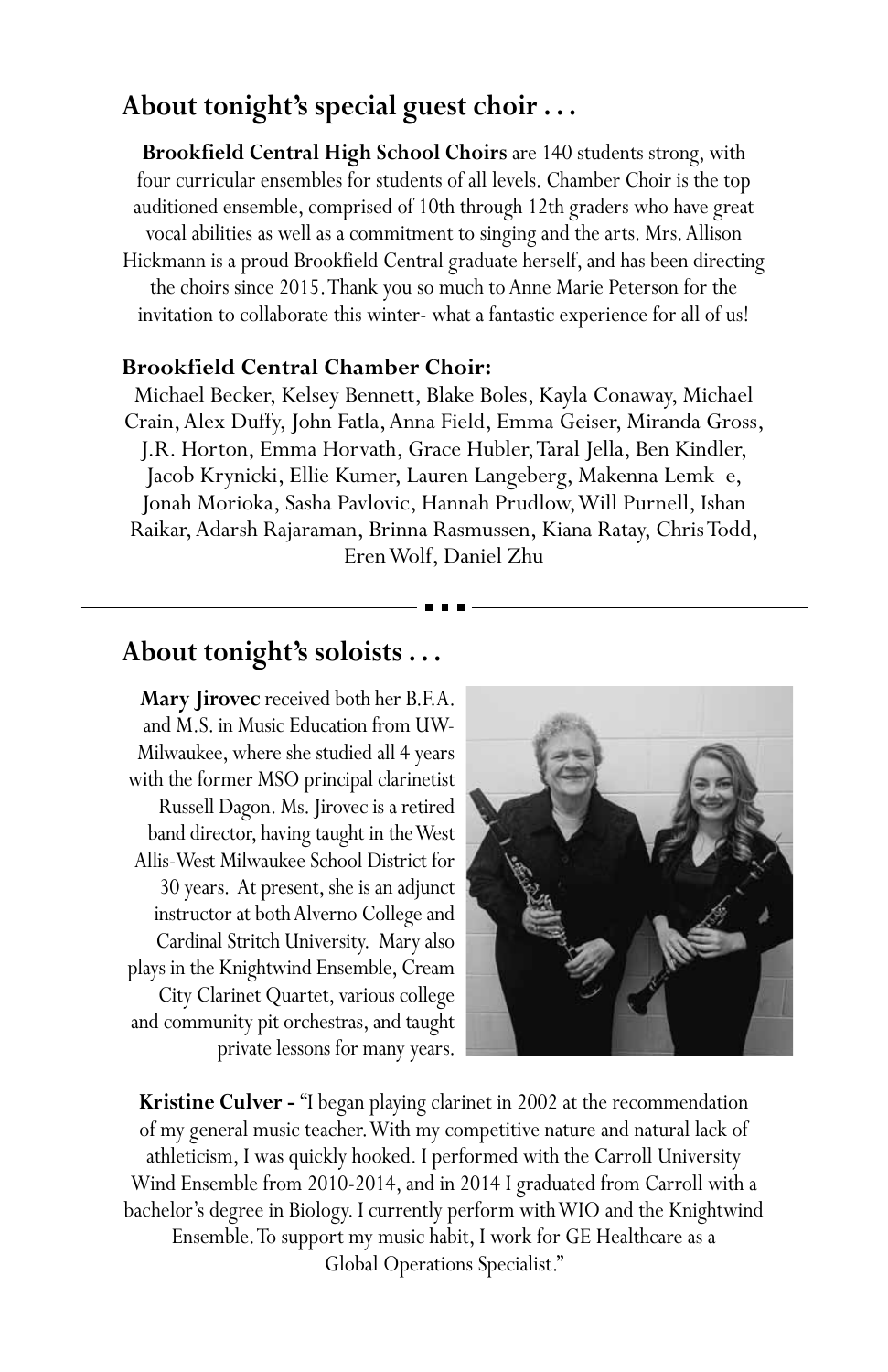**WIO is grateful to the following individuals and families –** The Basile Family, Pat Bujard and Judy Payne, the Goh Family, Christine Harris and June Kriviskey, the Kane Family, Scott Hestekin, Nicole Kalupa, Dr. Carol Mullen, Julia Pavlova, Dr. Jude Rathburn and Jo Biddle, the Rhee Family, Marilee Rockley, Shirl Schwarten, the Sun Family and Stacy Yang

**Gifts in honor of Laurie Basile –** Pamela Beyersdorf, Jesse Beyersdorf, Darcy Whittemore and Frank Basile, Linda Whittemore, Barbara and Darrel Jacobs, Marilee Rockley, Carol Fichter, Angela Rhee, Cathy Benjamin, Jim Remus

> **Gifts in Memory of Anne K. Peterson –** Edward Hashek and John Jors

## **WIO thanks these generous organizations for their ongoing support –**

The Wisconsin International Academy, Pius XI Catholic High School, 2B Graphic, LLC, The Brookfield East High School Music Department, and San Camillo

> *"Snow was falling, So much like stars filling the dark trees that one could easily imagine its reason for being was nothing more than prettiness."*

> > *- Mary Oliver*